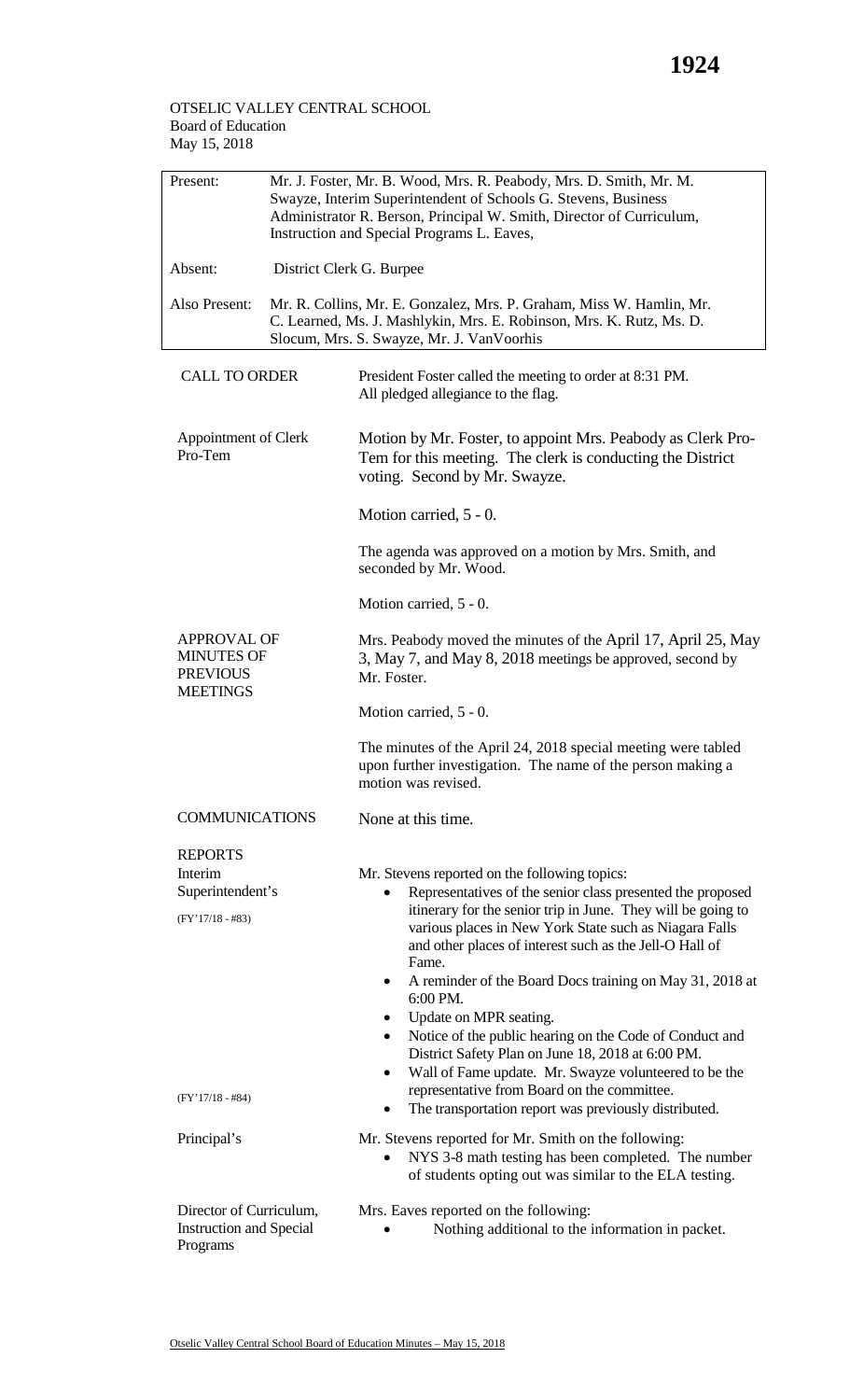| <b>Business Administrator</b>                                    | Mr. Berson reported on the following:<br>Addressing of MPR concerns. The new seats were tested<br>and worked fine.                                                                                                                                                                                                                                                                                                                                                                                              |
|------------------------------------------------------------------|-----------------------------------------------------------------------------------------------------------------------------------------------------------------------------------------------------------------------------------------------------------------------------------------------------------------------------------------------------------------------------------------------------------------------------------------------------------------------------------------------------------------|
| <b>Committee Reports</b>                                         | The finance committee has not met since the last<br>$\bullet$<br>Board meeting.<br>The Shared Decision Making Team will meet again<br>$\bullet$<br>in the fall.<br>The Facilities Committee met in the Georgetown<br>building and inspected the bus garage and discussed<br>a planning process for a Capital Project.<br>The transportation committee met in the<br>Georgetown building and compiled a list of leased<br>buses, the truck, and Suburban vehicles.<br>An Incident Command Team update was given. |
| Board Member's                                                   | Mrs. Peabody thanked those responsible for the "Muffins<br>for Mom" celebration.                                                                                                                                                                                                                                                                                                                                                                                                                                |
| PUBLIC COMMENT                                                   | Mr. Cruikshank remarked that there was a great turnout<br>$\bullet$<br>for the concert previous to this meeting.                                                                                                                                                                                                                                                                                                                                                                                                |
| <b>REPORTS</b><br><b>Financial Reports</b><br>$(FY'17/18 - #85)$ | Motion by Mr. Wood, to accept the April 2018 financial reports as<br>presented which includes the Internal Claims Audit Reports as well<br>as the Student Activity Report. Second by Mr. Swayze.<br>Motion carried, 5 - 0.                                                                                                                                                                                                                                                                                      |
| <b>UNFINISHED</b><br><b>BUSINESS</b>                             | None at this time.                                                                                                                                                                                                                                                                                                                                                                                                                                                                                              |
|                                                                  |                                                                                                                                                                                                                                                                                                                                                                                                                                                                                                                 |
| <b>NEW BUSINESS</b><br>Personnel<br>Recommendations              | 1. Personnel Recommendation                                                                                                                                                                                                                                                                                                                                                                                                                                                                                     |
|                                                                  | Motion by Mrs. Peabody, upon the recommendation of the<br>Interim Superintendent of Schools, to accept the following<br>personnel recommendations:                                                                                                                                                                                                                                                                                                                                                              |
|                                                                  | Second by Mr. Foster.                                                                                                                                                                                                                                                                                                                                                                                                                                                                                           |
|                                                                  | Motion carried, $5 - 0$ .                                                                                                                                                                                                                                                                                                                                                                                                                                                                                       |
|                                                                  | <b>Appointment of Superintendent of Schools</b><br>2.                                                                                                                                                                                                                                                                                                                                                                                                                                                           |
|                                                                  | Motion by Mrs. Peabody, to appoint Robert Berson, 2931<br>Pompey Hollow Road, Cazenovia NY 13035, as<br>Superintendent of Schools, effective July 1, 2018, pending<br>successful contract negotiations. Second by Mr. Wood.                                                                                                                                                                                                                                                                                     |
|                                                                  | Motion carried, $4 - 1$ . (Mrs. Smith)                                                                                                                                                                                                                                                                                                                                                                                                                                                                          |
| Committee on<br><b>Special Education</b><br>Recommendations      | Motion by Mr. Wood, to accept the recommendations from<br>the Committee on Special Education from the meetings on<br>April 13, April 18, April 19, April 24, April 26, April 30, and<br>May 2, 2018.<br>Second by Mr. Swayze.                                                                                                                                                                                                                                                                                   |
|                                                                  | Motion carried, 4 - 0. (Mrs. Peabody abstain)                                                                                                                                                                                                                                                                                                                                                                                                                                                                   |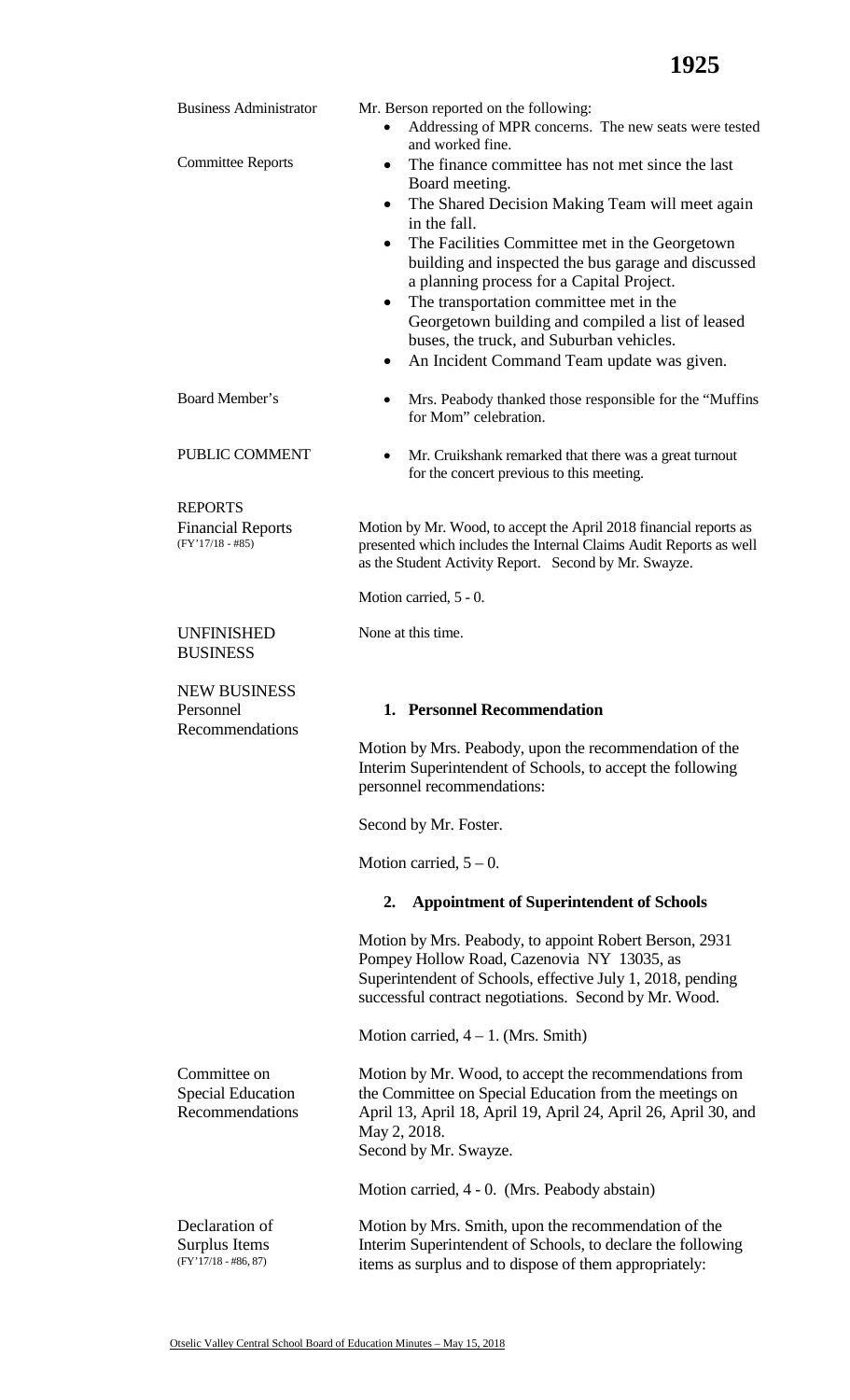10 Teen Health Course 3 Textbooks Approx. 75 galvanized sap buckets and lids One large shelving unit from the sugar house

Second by Mr. Wood.

| NYSSBA Area 4<br><b>Director Nomination</b><br>$(FY'17/18 - #88)$                  | Motion carried, 5 - 0.<br>Motion by Mrs. Peabody, to nominate Sandra H. Ruffo, 19<br>Tandler Avenue, Conklin NY 13748, as the Area 4 Director<br>of the New York State School Boards' Association for 2018-<br>2020.<br>Second by Mr. Foster.               |
|------------------------------------------------------------------------------------|-------------------------------------------------------------------------------------------------------------------------------------------------------------------------------------------------------------------------------------------------------------|
|                                                                                    | Motion carried, 5 - 0.                                                                                                                                                                                                                                      |
| Acceptance of Gift to<br>the Marching Band                                         | Motion by Mr. Swayze, upon the recommendation of the<br>Superintendent of Schools, to accept the donation to the<br>marching band from Brian Huntley for marching apparel.<br>Second by Mr. Wood.                                                           |
|                                                                                    | Motion carried, 5 - 0.                                                                                                                                                                                                                                      |
| Discussion Item $-$<br><b>Meeting Dates for</b><br>2018-2019<br>$(FY'17/18 - #89)$ | It was the consensus of the Board that Thursday evenings<br>would be good for Board meetings during the 2018-2019<br>school year.                                                                                                                           |
| Reorganizational<br><b>Meeting Date</b>                                            | Motion by Mr. Foster, to set the meeting date for the<br>reorganizational meeting as July 12, 2018. Second by Mr.<br>Swayze.                                                                                                                                |
|                                                                                    | Motion carried, 5 - 0.                                                                                                                                                                                                                                      |
| Appointment of an<br><b>Election Inspector</b>                                     | Motion by Mr. Swayze, upon the recommendation of the<br>Interim Superintendent of Schools, to appoint Nancy Stiles as<br>an election inspector for the district voting. Second by Mr.<br>Wood.                                                              |
|                                                                                    | Motion carried, 5 - 0.                                                                                                                                                                                                                                      |
| Appointment of Wall<br>of Fame Committee                                           | Motion by Mrs. Smith, upon the recommendation of the<br>Interim Superintendent of Schools, to appoint the following to<br>the Wall of Fame Committee:<br>Dr. Douglas Evans<br>Mary Helen Blake<br><b>Michael Foor-Pessin</b><br>David Loomis<br>Mark Swayze |
|                                                                                    | Second by Mr. Foster.                                                                                                                                                                                                                                       |
|                                                                                    | Motion carried, $5 - 0$ .                                                                                                                                                                                                                                   |
| Air Conditioning Bid                                                               | Motion by Mr. Foster, upon the recommendation of the<br>Interim Superintendent of Schools, to reject the bid made by<br>H.J. Brandeles Corp in the amount of \$60,000 for the air<br>conditioning installation project. Second by Mr. Swayze.               |
|                                                                                    | Motion carried, 5 - 0.                                                                                                                                                                                                                                      |
| <b>Voting Results</b>                                                              | Motion by Mr. Swayze, to accept the results of the District<br>voting as follows:                                                                                                                                                                           |